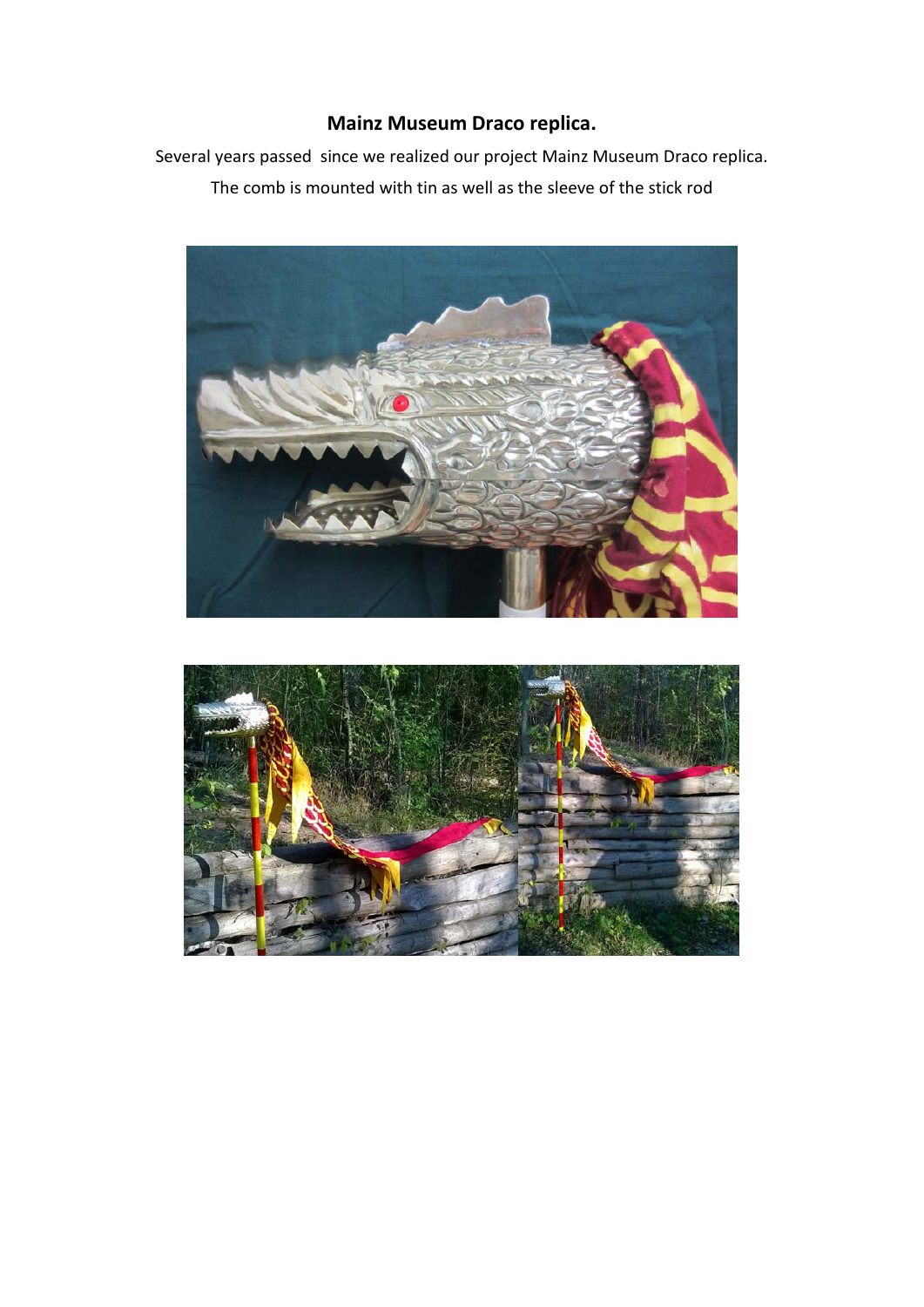

The Roman draco developed into a real dragon, without ears but with scales and a crest. The only fully preserved draco was found in the Limes fortress of Niederbieber in Germany, which dates to the 3rd century.



Sources: <https://www.angelfire.com/realm/vlachs/> <http://www.legionxxiv.org/signum/>

DRACO (Cavalry Dragon / Snake Head Standard)

Draco Standards were adopted during the Late Empire, 250-400 AD and were generally carried by cavalry units. The hollow head, in the form of a toothed dragon, or snake head was formed from metal and when carried by a rider at a gallop, the wind passing through it would extend a cloth tube tail attached to the neck of the head. There is indication that the air-stream passing through a Draco head carried "at speed" could create a hissing, whistling or droning sound. The Draco was carried by the so-called "Draconarius" rider of a cavalry unit. Draco standards were also used in cavalry "Gymnasia" (games), such as the "Hypakka" where points were scored for strikes (from dummy pilum javelins thrown by another team of "Aggressor" riders) on the tail piece of the Draco standards being carried by the Draco Team acting as "targets".

## <http://www.fectio.org.uk/articles/draco.htm>

The Draco was adopted first into the Roman cavalry during the 2nd century AD, possibly with the introduction of Sarmatian cavalry into the Roman army. Arrian, who was